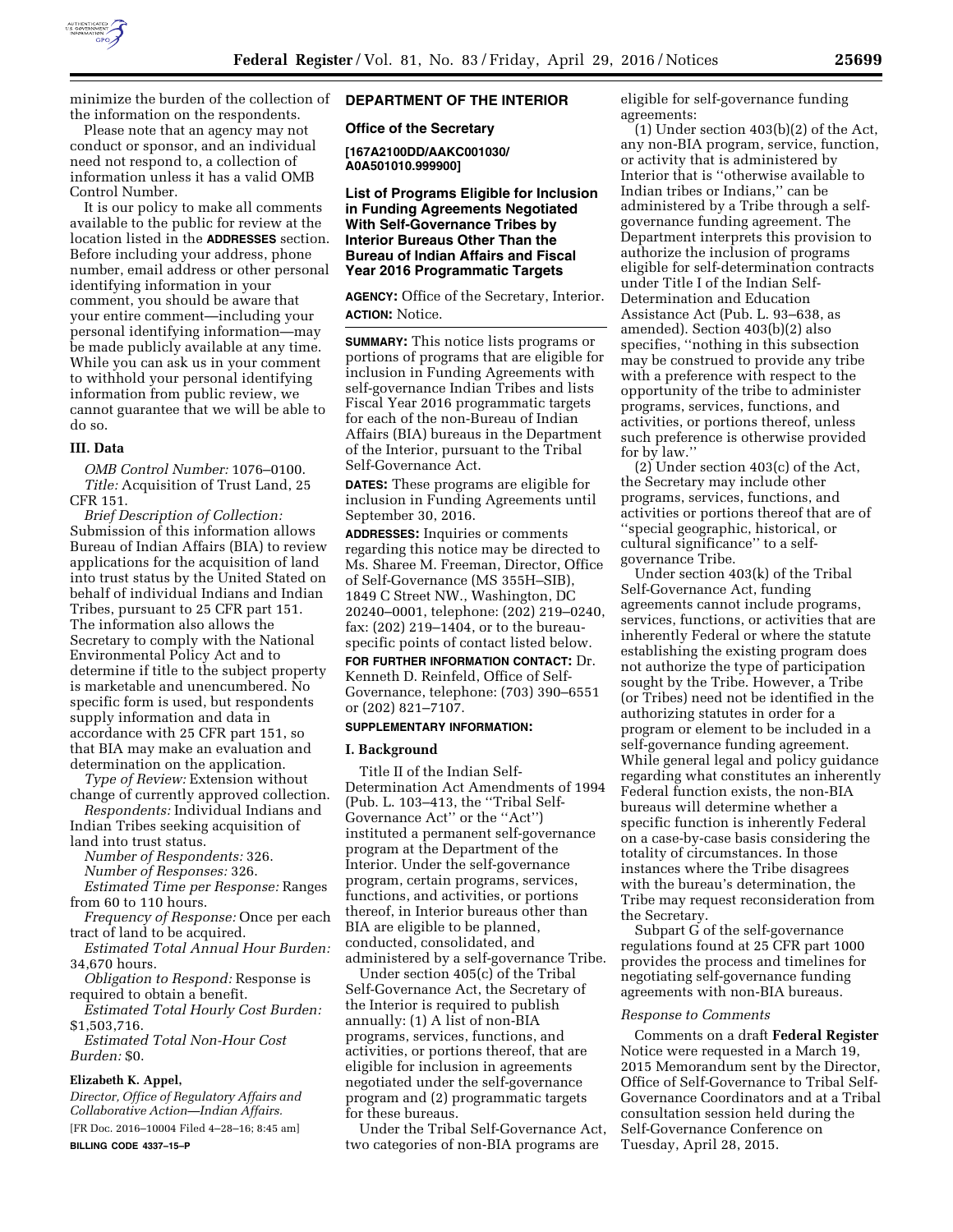The Yurok Tribe requested that its name be added to the National Park Service list in Section II. The change was made.

# *Changes Made From 2015 to 2016*

The Fish and Wildlife Service indicated that the Confederated Salish and Kootenai Tribes of the Flathead Reservation currently do not have a selfgovernance funding agreement with the Fish and Wildlife Service. The change was made to the Fish and Wildlife Service list in Section II.

The Fish and Wildlife Service requested that its contact information in Section III be corrected. The change was made.

The National Park Service requested that Maniilaq be dropped and the Yurok Tribe be added to the National Park Service list in Section II. The changes were made.

The National Park Service requested that Death Valley National Park in California, Devils Postpile National Monument in California, Point Reyes National Seashore in California, Crater Lake National Park in Oregon, Oregon Caves National Monument in Oregon, and Fort Vancouver National Historic Site be added to the National Park Service list in Section III. The changes were made.

### **II. Funding Agreements Between Self-Governance Tribes and Non-BIA Bureaus of the Department of the Interior for Fiscal Year 2016**

- A. Bureau of Land Management (1) Council of Athabascan Tribal Governments
- B. Bureau of Reclamation (5) Gila River Indian Community Chippewa Cree Tribe of Rocky Boy's Reservation Hoopa Valley Tribe Karuk Tribe of California Yurok Tribe
- C. Office of Natural Resources Revenue (none)
- D. National Park Service (2) Grand Portage Band of Lake Superior Chippewa Indians
- Yurok Tribe E. Fish and Wildlife Service (1) Council of Athabascan Tribal Governments
- F. U.S. Geological Survey (none)
- G. Office of the Special Trustee for American Indians (1) Confederated Salish and Kootenai Tribes of the Flathead Reservation

# **III. Eligible Programs of the Department of the Interior Non-BIA Bureaus**

Below is a listing by bureau of the types of non-BIA programs, or portions thereof, that may be eligible for selfgovernance funding agreements because they are either ''otherwise available to Indians'' under Title I and not precluded by any other law, or may have ''special geographic, historical, or cultural significance'' to a participating Tribe. The list represents the most current information on programs potentially available to Tribes under a self-governance funding agreement.

The Department will also consider for inclusion in funding agreements other programs or activities not listed below, but which, upon request of a selfgovernance Tribe, the Department determines to be eligible under either sections  $403(b)(2)$  or  $403(c)$  of the Act. Tribes with an interest in such potential agreements are encouraged to begin discussions with the appropriate non-BIA bureau.

# *A. Eligible Bureau of Land Management (BLM) Programs*

The BLM carries out some of its activities in the management of public lands through contracts and cooperative agreements. These and other activities, depending upon availability of funds, the need for specific services, and the self-governance Tribe's demonstration of a special geographic, cultural, or historical connection, may also be available for inclusion in selfgovernance funding agreements. Once a Tribe has made initial contact with the BLM, more specific information will be provided by the respective BLM State office.

Some elements of the following programs may be eligible for inclusion in a self-governance funding agreement. This listing is not all-inclusive, but is representative of the types of programs that may be eligible for Tribal participation through a funding agreement.

# Tribal Services

1. Minerals Management. Inspection and enforcement of Indian oil and gas operations: Inspection, enforcement and production verification of Indian coal and sand and gravel operations are already available for contracts under Title I of the Act and, therefore, may be available for inclusion in a funding agreement.

2. Cadastral Survey. Tribal and allottee cadastral survey services are already available for contracts under Title I of the Act and, therefore, may be available for inclusion in a funding agreement.

#### Other Activities

1. Cultural heritage. Cultural heritage activities, such as research and

inventory, may be available in specific States.

2. Natural Resources Management. Activities such as silvicultural treatments, timber management, cultural resource management, watershed restoration, environmental studies, tree planting, thinning, and similar work, may be available in specific States.

3. Range Management. Activities, such as revegetation, noxious weed control, fencing, construction and management of range improvements, grazing management experiments, range monitoring, and similar activities, may be available in specific States.

4. Riparian Management. Activities, such as facilities construction, erosion control, rehabilitation, and other similar activities, may be available in specific States.

5. Recreation Management. Activities, such as facilities construction and maintenance, interpretive design and construction, and similar activities may be available in specific States.

6. Wildlife and Fisheries Habitat Management. Activities, such as construction and maintenance, implementation of statutory, regulatory and policy or administrative plan-based species protection, interpretive design and construction, and similar activities may be available in specific States.

7. Wild Horse Management. Activities, such as wild horse roundups, adoption and disposition, including operation and maintenance of wild horse facilities, may be available in specific States.

For questions regarding selfgovernance, contact Jerry Cordova, Bureau of Land Management (MS L St-204), 1849 C Street NW., Washington, DC 20240, telephone: (202) 912–7245, fax: (202) 452–7701.

# *B. Eligible Bureau of Reclamation (Reclamation) Programs*

The mission of Reclamation is to manage, develop, and protect water and related resources in an environmentally and economically sound manner in the interest of the American public. To this end, most of Reclamation's activities involve the construction, operation and maintenance, and management of water resources projects and associated facilities, as well as research and development related to its responsibilities. Reclamation water resources projects provide water for agricultural, municipal and industrial water supplies; hydroelectric power generation; flood control, enhancement of fish and wildlife habitats; and outdoor recreation.

Components of the following water resource projects listed below may be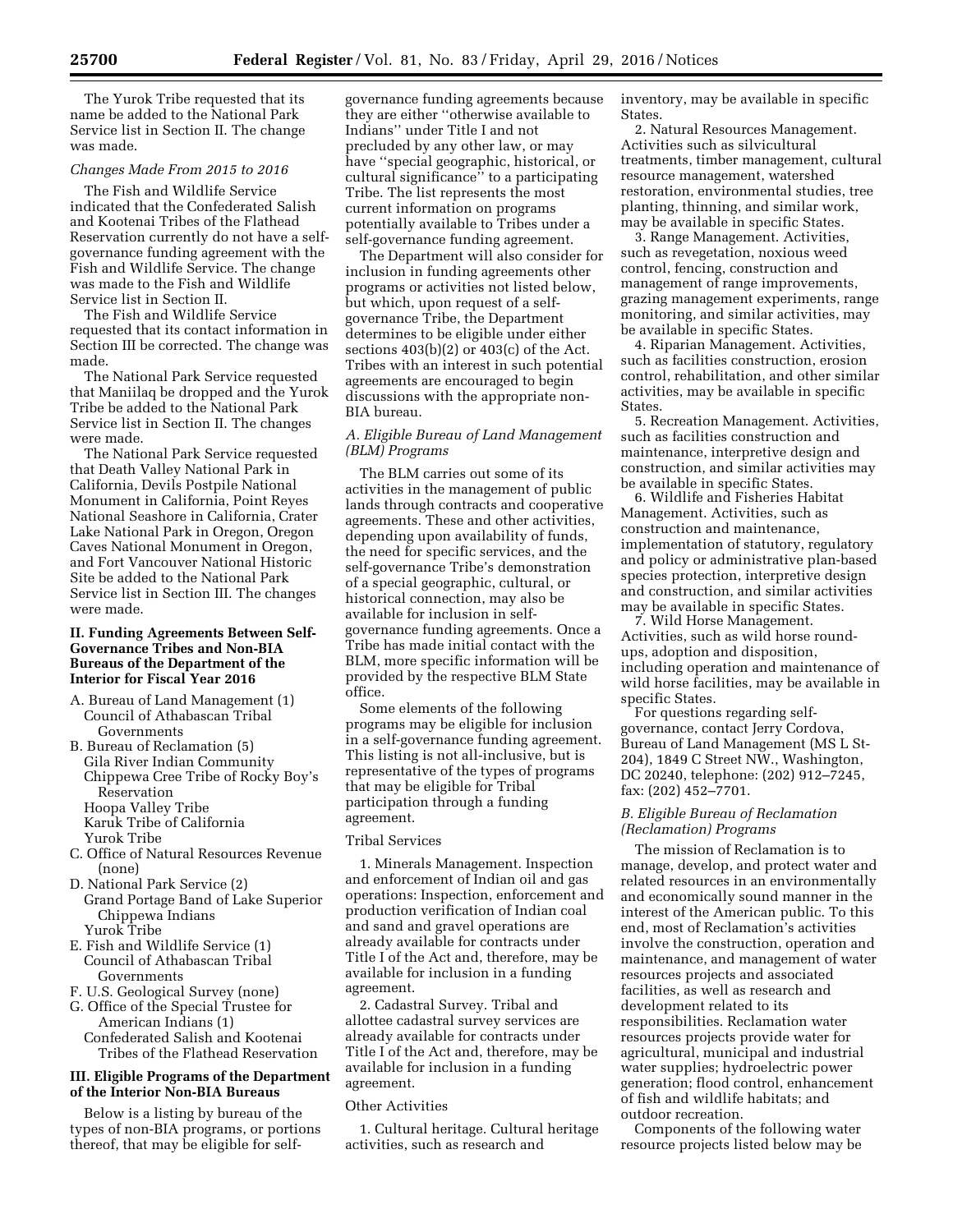eligible for inclusion in a selfgovernance annual funding agreement. This list was developed with consideration of the proximity of identified self-governance Tribes to Reclamation projects.

1. Klamath Project, California and Oregon.

2. Trinity River Fishery, California.

3. Central Arizona Project, Arizona.

4. Rocky Boy's/North Central Montana Regional Water System, Montana.

5. Indian Water Rights Settlement Projects, as authorized by Congress.

Upon the request of a self-governance Tribe, Reclamation will also consider for inclusion in funding agreements other programs or activities which Reclamation determines to be eligible under Section 403(b)(2) or 403(c) of the Act.

For questions regarding selfgovernance, contact Mr. Kelly Titensor, Policy Analyst, Native American and International Affairs Office, Bureau of Reclamation (96–43000) (MS 7069– MIB); 1849 C Street NW., Washington DC 20240, telephone: (202) 513–0558, fax: (202) 513–0311.

### *C. Eligible Office of Natural Resources Revenue (ONRR) Programs*

The Office of Natural Resources Revenue (ONNR) collects, accounts for, and distributes mineral revenues from both Federal and Indian mineral leases.

The ONRR also evaluates industry compliance with laws, regulations, and lease terms, and offers mineral-owning Tribes opportunities to become involved in its programs that address the intent of Tribal self-governance. These programs are available to selfgovernance Tribes and are a good preparation for assuming other technical functions. Generally, ONRR program functions are available to Tribes because of the Federal Oil and Gas Royalty Management Act of 1983 (FOGRMA) at 30 U.S.C. 1701. The ONRR promotes Tribal self-governance and selfdetermination over trust lands and resources through the following program functions that may be available to self-governance Tribes:

1. Audit of Tribal Royalty Payments. Audit activities for Tribal leases, except for the issuance of orders, final valuation decisions, and other enforcement activities. (For Tribes already participating in ONRR cooperative audits, this program is offered as an option.)

2. Verification of Tribal Royalty Payments. Financial compliance verification, monitoring activities, and production verification.

3. Tribal Royalty Reporting, Accounting, and Data Management. Establishment and management of royalty reporting and accounting systems including document processing, production reporting, reference data (lease, payor, agreement) management, billing and general ledger.

4. Tribal Royalty Valuation. Preliminary analysis and recommendations for valuation, and allowance determinations and approvals.

5. Royalty Internship Program. An orientation and training program for auditors and accountants from mineralproducing Tribes to acquaint Tribal staff with royalty laws, procedures, and techniques. This program is recommended for Tribes that are considering a self-governance funding agreement, but have not yet acquired mineral revenue expertise via a FOGRMA section 202 cooperative agreement, as this term is defined in FOGRMA and implementing regulations at 30 CFR 228.4.

For questions regarding selfgovernance, contact Mr. Paul Tyler, Program Manager, Office of Natural Resources Revenue, Denver Federal Center, 6th & Kipling, Building 67, Room 698, Denver, Colorado 80225– 0165, telephone: (303) 231–3413 or fax: (303) 231–3091.

*D. Eligible National Park Service (NPS) Programs* 

The NPS administers the National Park System, which is made up of national parks, monuments, historic sites, battlefields, seashores, lake shores and recreation areas. The NPS maintains the park units, protects the natural and cultural resources, and conducts a range of visitor services such as law enforcement, park maintenance, and interpretation of geology, history, and natural and cultural resources.

Some elements of the following programs may be eligible for inclusion in a self-governance funding agreement. This list below was developed considering the proximity of an identified self-governance Tribe to a national park, monument, preserve, or recreation area and the types of programs that have components that may be suitable for administering through a self-governance funding agreement. This list is not all-inclusive, but is representative of the types of programs which may be eligible for Tribal participation through funding agreements.

Elements of Programs That May Be Eligible for Inclusion in a Self-Governance Funding Agreement

- 1. Archaeological Surveys
- 2. Comprehensive Management Planning
- 3. Cultural Resource Management Projects
- 4. Ethnographic Studies
- 5. Erosion Control
- 6. Fire Protection
- 7. Gathering Baseline Subsistence Data—Alaska
- 8. Hazardous Fuel Reduction
- 9. Housing Construction and Rehabilitation
- 10. Interpretation
- 11. Janitorial Services
- 12. Maintenance
- 13. Natural Resource Management Projects
- 14. Operation of Campgrounds
- 15. Range Assessment—Alaska
- 16. Reindeer Grazing—Alaska
- 17. Road Repair
- 18. Solid Waste Collection and Disposal
- 19. Trail Rehabilitation
- 20. Watershed Restoration and Maintenance
- 21. Beringia Research
- 22. Elwha River Restoration
- 23. Recycling Programs

Locations of National Park Service Units With Close Proximity to Self-Governance Tribes

- 1. Aniakchack National Monument & Preserve—Alaska
- 2. Bering Land Bridge National Preserve—Alaska
- 3. Cape Krusenstern National Monument—Alaska
- 4. Denali National Park & Preserve— Alaska
- 5. Gates of the Arctic National Park & Preserve—Alaska
- 6. Glacier Bay National Park and Preserve—Alaska
- 7. Katmai National Park and Preserve— Alaska
- 8. Kenai Fjords National Park—Alaska
- 9. Klondike Gold Rush National Historical Park—Alaska
- 10. Kobuk Valley National Park—Alaska
- 11. Lake Clark National Park and Preserve—Alaska
- 12. Noatak National Preserve—Alaska
- 13. Sitka National Historical Park— Alaska
- 14. Wrangell-St. Elias National Park and Preserve—Alaska
- 15. Yukon-Charley Rivers National Preserve—Alaska
- 16. Casa Grande Ruins National Monument—Arizona
- 17. Hohokam Pima National Monument—Arizona
- 18. Montezuma Castle National Monument—Arizona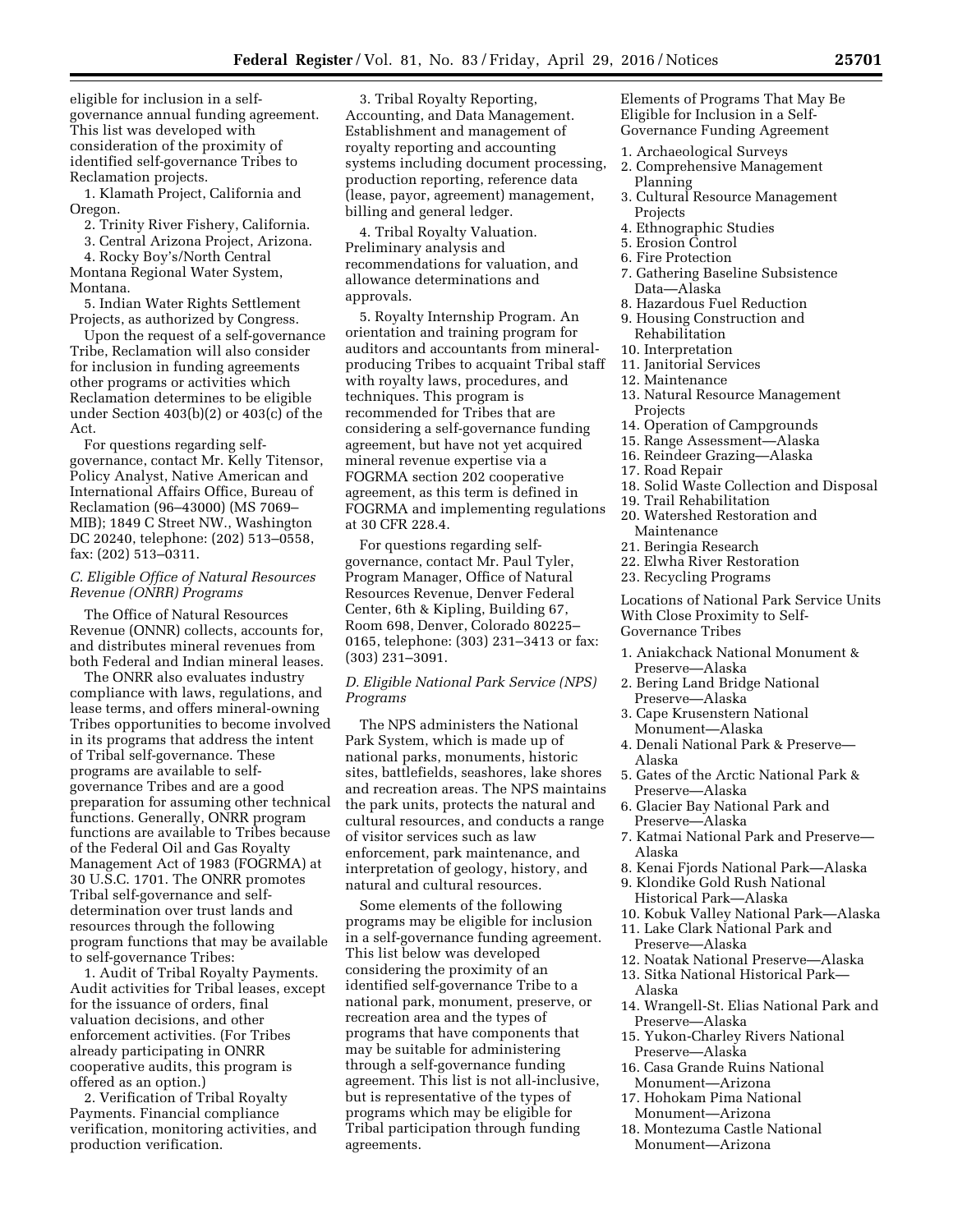- 19. Organ Pipe Cactus National Monument—Arizona
- 20. Saguaro National Park—Arizona
- 21. Tonto National Monument—Arizona
- 22. Tumacacori National Historical Park—Arizona
- 23. Tuzigoot National Monument— Arizona
- 24. Arkansas Post National Memorial— Arkansas
- 25. Death Valley National Park— California
- 26. Devils Postpile National Monument—California
- 27. Joshua Tree National Park— California
- 28. Lassen Volcanic National Park— California
- 29. Point Reyes National Seashore— California
- 30. Redwood National Park—California
- 31. Whiskeytown National Recreation Area—California
- 32. Yosemite National Park—California
- 33. Hagerman Fossil Beds National Monument—Idaho
- 34. Effigy Mounds National
- Monument—Iowa
- 35. Fort Scott National Historic Site— Kansas
- 36. Tallgrass Prairie National Preserve— Kansas
- 37. Boston Harbor Islands National Recreation Area—Massachusetts
- 38. Cape Cod National Seashore— Massachusetts
- 39. New Bedford Whaling National Historical Park—Massachusetts
- 40. Isle Royale National Park—Michigan
- 41. Sleeping Bear Dunes National Lakeshore—Michigan
- 42. Grand Portage National Monument—Minnesota
- 43. Voyageurs National Park— Minnesota
- 44. Bear Paw Battlefield, Nez Perce National Historical Park—Montana
- 45. Glacier National Park—Montana
- 46. Great Basin National Park—Nevada
- 47. Aztec Ruins National Monument— New Mexico
- 48. Bandelier National Monument— New Mexico
- 49. Carlsbad Caverns National Park— New Mexico
- 50. Chaco Culture National Historic Park—New Mexico
- 51. Pecos National Historic Park—New Mexico
- 52. White Sands National Monument— New Mexico
- 53. Fort Stanwix National Monument— New York
- 54. Great Smoky Mountains National Park—North Carolina/Tennessee
- 55. Cuyahoga Valley National Park— Ohio
- 56. Hopewell Culture National Historical Park—Ohio
- 57. Chickasaw National Recreation Area—Oklahoma
- 58. Crater Lake National Park—Oregon
- 59. John Day Fossil Beds National Monument—Oregon
- 60. Alibates Flint Quarries National Monument—Texas
- 61. Guadalupe Mountains National Park—Texas
- 62. Lake Meredith National Recreation Area—Texas
- 63. Ebey's Landing National Recreation Area—Washington
- 64. Fort Vancouver National Historic Site—Washington
- 65. Mount Rainier National Park— Washington
- 66. Olympic National Park— Washington
- 67. San Juan Islands National Historic Park—Washington
- 68. Whitman Mission National Historic Site—Washington

For questions regarding selfgovernance, contact Mr. Joe Watkins, Chief, American Indian Liaison Office, National Park Service (Org. 2560, 9th Floor), 1201 Eye Street NW., Washington, DC 20005–5905, telephone: (202) 354–6962, fax: (202) 371–6609, or email: *joe*\_*[watkins@nps.gov](mailto:joe_watkins@nps.gov)*.

*E. Eligible Fish and Wildlife Service (Service) Programs* 

The mission of the Service is to conserve, protect, and enhance fish, wildlife, and their habitats for the continuing benefit of the American people. Primary responsibilities are for migratory birds, endangered species, freshwater and anadromous fisheries, and certain marine mammals. The Service also has a continuing cooperative relationship with a number of Indian Tribes throughout the National Wildlife Refuge System and the Service's fish hatcheries. Any selfgovernance Tribe may contact a National Wildlife Refuge or National Fish Hatchery directly concerning participation in Service programs under the Tribal Self-Governance Act. This list is not all-inclusive, but is representative of the types of Service programs that may be eligible for Tribal participation through an annual funding agreement.

1. Subsistence Programs within the State of Alaska. Evaluate and analyze data for annual subsistence regulatory cycles and other data trends related to subsistence harvest needs and facilitate Tribal Consultation to ensure ANILCA Title VII terms are being met, as well as activities fulfilling the terms of Title VIII of ANILCA.

2. Technical Assistance, Restoration and Conservation. Conduct planning and implementation of population surveys, habitat surveys, restoration of sport fish, capture of depredating migratory birds, and habitat restoration activities.

3. Endangered Species Programs. Conduct activities associated with the conservation and recovery of threatened or endangered species protected under the Endangered Species Act (ESA) or candidate species under the ESA. These activities may include, but are not limited to, cooperative conservation programs, development of recovery plans and implementation of recovery actions for threatened and endangered species, and implementation of status surveys for high priority candidate species.

4. Education Programs. Provide services in interpretation, outdoor classroom instruction, visitor center operations, and volunteer coordination both on and off national Wildlife Refuge lands in a variety of communities, and assist with environmental education and outreach efforts in local villages.

5. Environmental Contaminants Program. Conduct activities associated with identifying and removing toxic chemicals, to help prevent harm to fish, wildlife and their habitats. The activities required for environmental contaminant management may include, but are not limited to, analysis of pollution data, removal of underground storage tanks, specific cleanup activities, and field data gathering efforts.

6. Wetland and Habitat Conservation Restoration. Provide services for construction, planning, and habitat monitoring and activities associated with conservation and restoration of wetland habitat.

7. Fish Hatchery Operations. Conduct activities to recover aquatic species listed under the Endangered Species Act, restore native aquatic populations, and provide fish to benefit National Wildlife Refuges and Tribes that may be eligible for a self-governance funding agreement. Such activities may include, but are not limited to: Tagging, rearing and feeding of fish, disease treatment, and clerical or facility maintenance at a fish hatchery.

8. National Wildlife Refuge Operations and Maintenance. Conduct activities to assist the National Wildlife Refuge System, a national network of lands and waters for conservation, management and restoration of fish, wildlife and plant resources and their habitats within the United States. Activities that may be eligible for a selfgovernance funding agreement may include, but are not limited to: Construction, farming, concessions, maintenance, biological program efforts, habitat management, fire management,